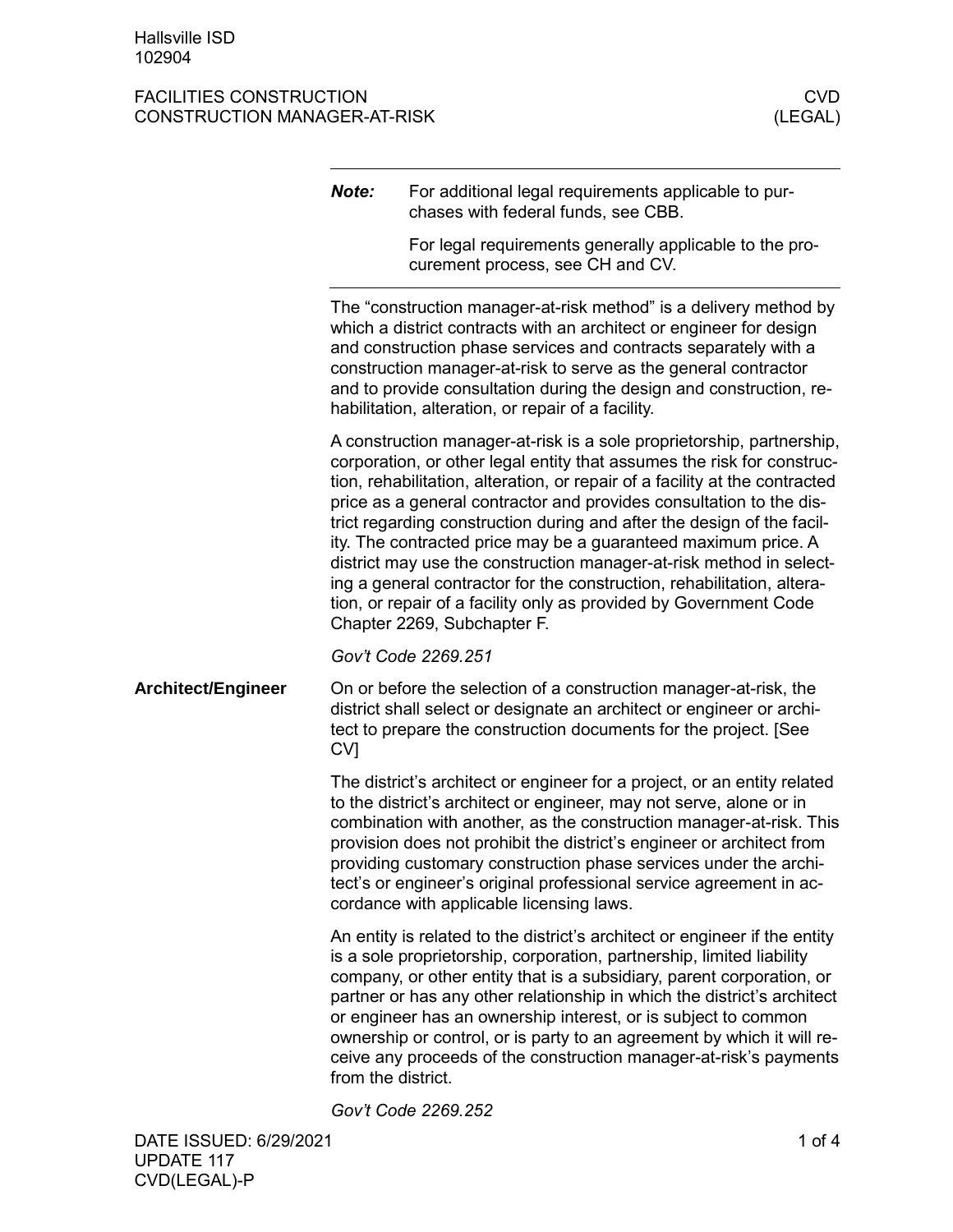## FACILITIES CONSTRUCTION<br>CONSTRUCTION MANAGER-AT-RISK (LEGAL) CONSTRUCTION MANAGER-AT-RISK

| <b>Selection Process</b>                                    | cludes: | The district shall select the construction manager-at-risk in a one-<br>step or two-step process. A district shall prepare a single request<br>for proposals, in the case of a one-step process, and an initial re-<br>quest for qualifications, in the case of a two-step process, that in-                                                                                                                                                                                                                                                                                                                                                                             |
|-------------------------------------------------------------|---------|--------------------------------------------------------------------------------------------------------------------------------------------------------------------------------------------------------------------------------------------------------------------------------------------------------------------------------------------------------------------------------------------------------------------------------------------------------------------------------------------------------------------------------------------------------------------------------------------------------------------------------------------------------------------------|
|                                                             | 1.      | A statement as to whether the selection process is a one-step<br>or two-step process;                                                                                                                                                                                                                                                                                                                                                                                                                                                                                                                                                                                    |
|                                                             | 2.      | General information on the project site, project scope, sched-<br>ule, selection criteria and the weighted value for each crite-<br>rion, and estimated budget and the time and place for receipt<br>of the proposals or qualifications; and                                                                                                                                                                                                                                                                                                                                                                                                                             |
|                                                             | 3.      | Other information that may assist a district in its selection of a<br>construction manager-at-risk.                                                                                                                                                                                                                                                                                                                                                                                                                                                                                                                                                                      |
|                                                             |         | The district shall state the selection criteria in the request for pro-<br>posals or qualifications.                                                                                                                                                                                                                                                                                                                                                                                                                                                                                                                                                                     |
|                                                             |         | If a one-step process is used, the district may request, as part of<br>the offeror's proposal, proposed fees and prices for fulfilling the<br>general conditions. If a two-step process is used, the district may<br>not request fees or prices in step one. In step two, the district may<br>request that five or fewer offerors, selected solely on the basis of<br>qualifications, provide additional information, including the con-<br>struction manager-at-risk's proposed fee and prices for fulfilling the<br>general conditions.                                                                                                                                |
|                                                             |         | Gov't Code 2269.253(a)-(e)                                                                                                                                                                                                                                                                                                                                                                                                                                                                                                                                                                                                                                               |
| <b>Opening and</b><br><b>Evaluating</b><br><b>Proposals</b> | (g)     | At each step, the district shall receive, publicly open, and read<br>aloud the names of the offerors. At the appropriate step, the district<br>shall also read aloud the fees and prices, if any, stated in each pro-<br>posal as the proposal is opened. Not later than the 45th day after<br>the date on which the final proposals are opened, the district shall<br>evaluate and rank each proposal submitted in relation to the crite-<br>ria set forth in the request for proposals. Gov't Code 2269.253(f)-                                                                                                                                                        |
| <b>Selection</b>                                            |         | The district shall select the offeror that submits the proposal that of-<br>fers the best value for the district based on the published selection<br>criteria and on its ranking evaluation. The district shall first attempt<br>to negotiate a contract with the selected offeror. If the district is un-<br>able to negotiate a satisfactory contract with the selected offeror,<br>the district shall, formally and in writing, end negotiations with that<br>offeror and proceed to negotiate with the next offeror in the order of<br>the selection ranking until a contract is reached or negotiations with<br>all ranked offerors end. Gov't Code 2269.254(a)-(c) |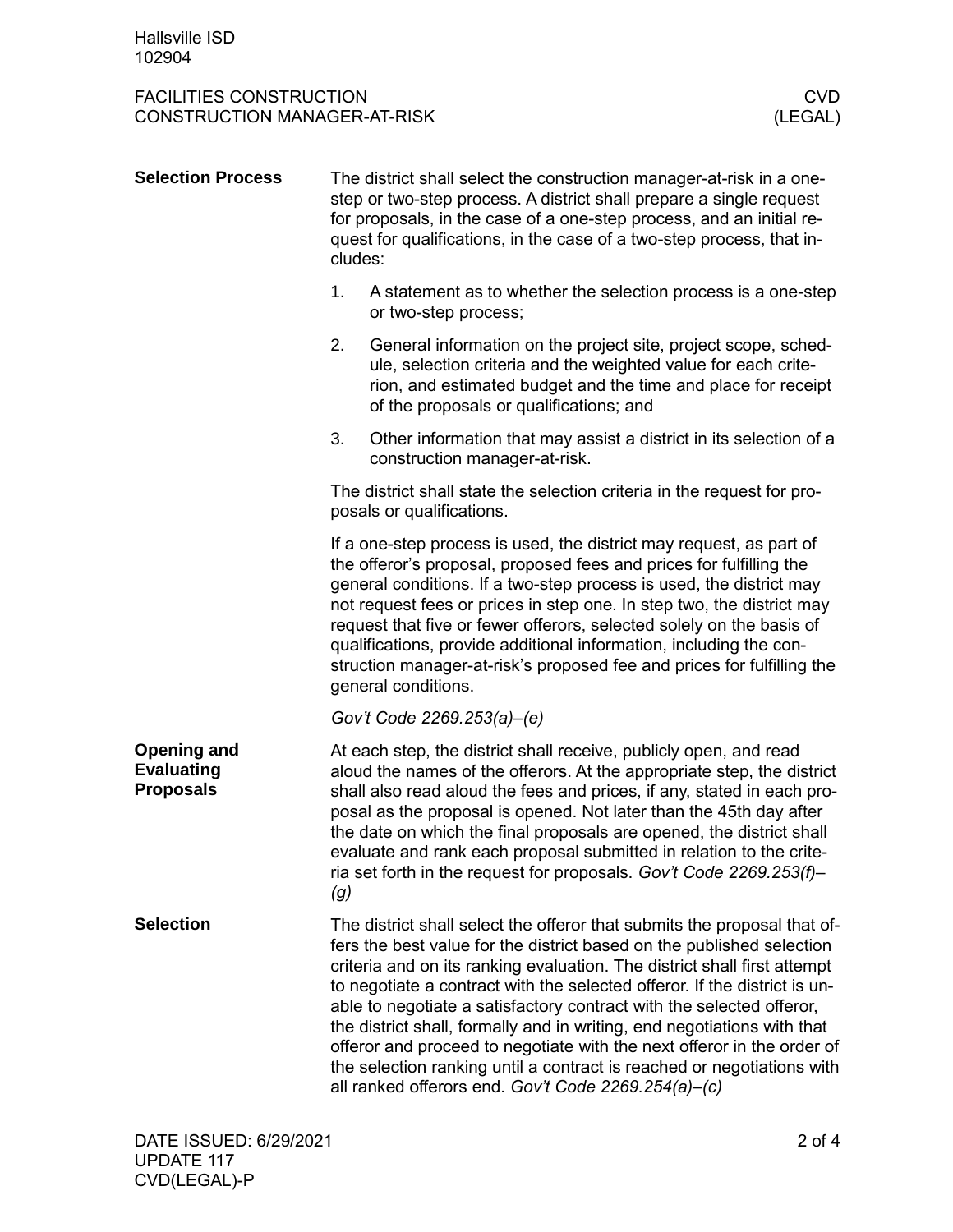FACILITIES CONSTRUCTION<br>CONSTRUCTION MANAGER-AT-RISK (LEGAL) CONSTRUCTION MANAGER-AT-RISK

| <b>Make Rankings</b><br><b>Public</b>              | Not later than the seventh day after the date the contract is<br>awarded, the district shall make the proposal rankings public. Gov't<br>Code 2269.254(d)                                                                                                                                                                                                                                                                                                                                                                                                                     |  |  |
|----------------------------------------------------|-------------------------------------------------------------------------------------------------------------------------------------------------------------------------------------------------------------------------------------------------------------------------------------------------------------------------------------------------------------------------------------------------------------------------------------------------------------------------------------------------------------------------------------------------------------------------------|--|--|
| <b>Trade Contractors/</b><br><b>Subcontractors</b> | A construction manager-at-risk shall publicly advertise for bids or<br>proposals and receive bids or proposals from trade contractors or<br>subcontractors for the performance of all major elements of the<br>work other than the minor work that may be included in the general<br>conditions. A construction manager-at-risk may seek to perform<br>portions of the work itself if:                                                                                                                                                                                        |  |  |
|                                                    | 1.<br>The construction manager-at-risk submits its bid or proposal<br>for those portions of the work in the same manner as all other<br>trade contractors or subcontractors; and                                                                                                                                                                                                                                                                                                                                                                                              |  |  |
|                                                    | 2.<br>The district determines that the construction manager-at-risk's<br>bid or proposal provides the best value for the district.                                                                                                                                                                                                                                                                                                                                                                                                                                            |  |  |
|                                                    | Gov't Code 2269.255                                                                                                                                                                                                                                                                                                                                                                                                                                                                                                                                                           |  |  |
| <b>Bids or Proposals</b>                           | The construction manager-at-risk shall review all trade contractor<br>or subcontractor bids or proposals in a manner that does not dis-<br>close the contents of the bid or proposal during the selection pro-<br>cess to a person not employed by the construction manager-at-<br>risk, architect, engineer, or district. All bids or proposals shall be<br>made available to the district on request and to the public after the<br>later of the award of the contract or the seventh day after the date<br>of final selection of bids or proposals. Gov't Code 2269.256(a) |  |  |
|                                                    | If the construction manager-at-risk reviews, evaluates, and recom-<br>mends to the district a bid or proposal from a trade contractor or<br>subcontractor but the district requires another bid or proposal to be<br>accepted, the district shall compensate the construction manager-<br>at-risk by a change in price, time, or guaranteed maximum cost for<br>any additional cost and risk that the construction manager-at-risk<br>incurs because of the district's requirement that another bid or pro-<br>posal be accepted. Gov't Code 2269.256(b)                      |  |  |
| <b>Default</b>                                     | If a selected trade contractor or subcontractor defaults in the per-<br>formance of its work or fails to execute a subcontract after being<br>selected in accordance with this policy, the construction manager-<br>at-risk may itself fulfill, without advertising, the contract require-<br>ments or select a replacement trade contractor or subcontractor to<br>fulfill the contract requirements. Gov't Code 2269.257                                                                                                                                                    |  |  |
| <b>Payment and</b><br><b>Performance Bond</b>      | If a fixed contract amount or guaranteed maximum price has not<br>been determined at the time the contract is awarded, the penal<br>sums of the performance and payment bonds delivered to the dis-<br>trict must each be in an amount equal to the construction budget,                                                                                                                                                                                                                                                                                                      |  |  |